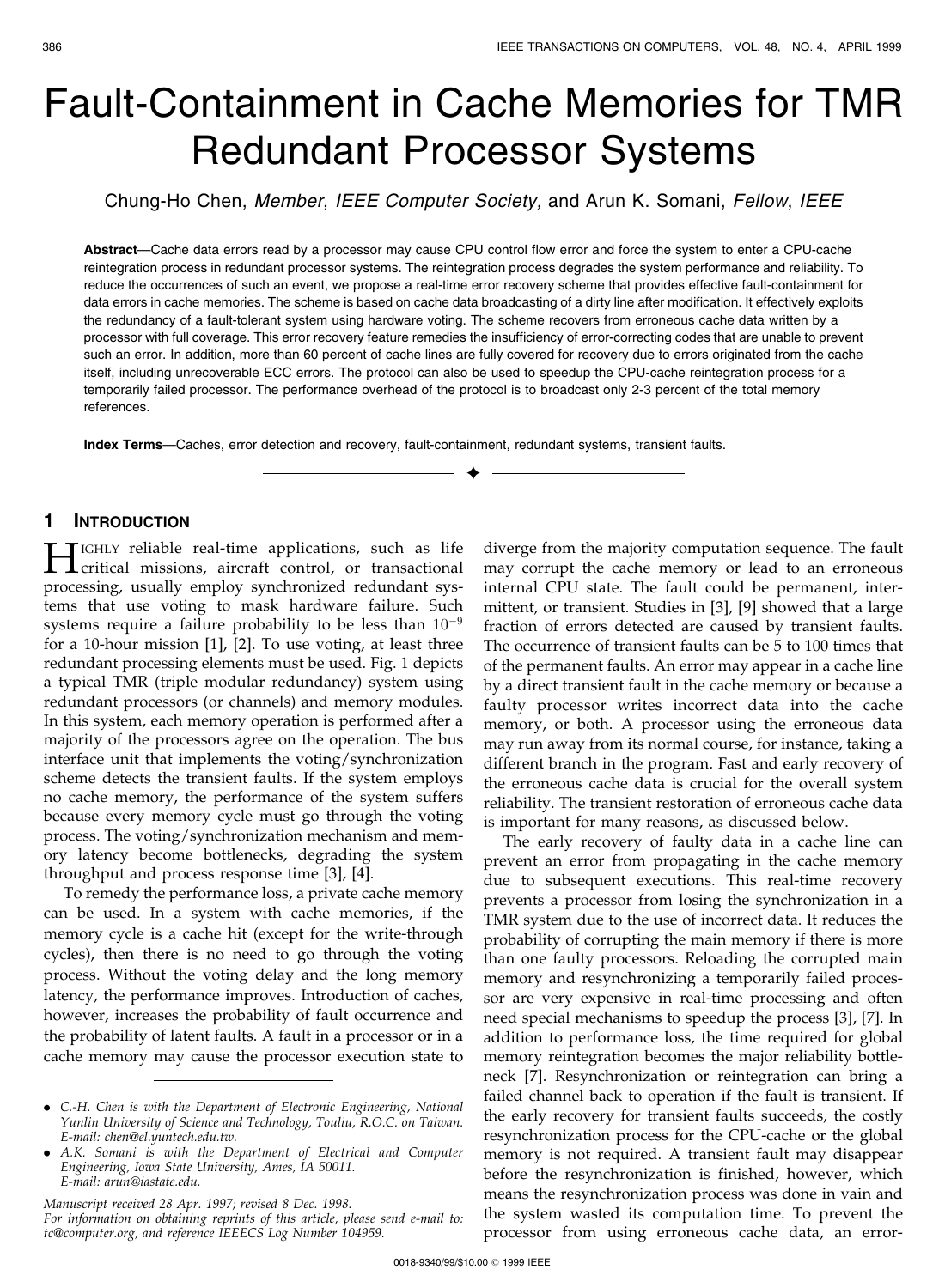

Fig. 1. A triplex fault-tolerant computer system.

correcting code (ECC) can be employed in the cache memory [10]. However, these ECC codes are only able to handle a limited number of bit errors. Erroneous data written by a processor can still corrupt the cache, even with the protection of an ECC code. Clearly, an error recovery scheme that is able to remedy the insufficiency of using ECC codes will greatly improve the system reliability or mean time between failures.

Many schemes have been proposed by several researchers using caches to assist error recovery [11], [12], [13], [15], [14]. One of the distinctive differences among these proposals is whether the error detection mechanism is assumed to exist or not. In [11], a cache-based rollback mechanism is proposed to recover a processor from transient faults. The main memory and cache memory are assumed to be reliable, so the processor can rollback to a previous checkpoint state resident in the cache memory and main memory. This method is modified for the shared



Fig. 2. A cache error model for transient faults.

memory multiprocessor systems in [12], [13] by considering the cache coherency schemes. In [14], error detection capability is provided by the comparison of data from a smaller shadow cache and from a normal cache. The recovery of error upon detection is achieved by a rollback based scheme. The Sequoia shared-bus system [16] uses software-controlled cache flush and invalidation to achieve rollback recovery. Compared with these rollback recovery schemes, the cache reloading process in TMR systems is used for the purpose of invalidating potentially corrupted cache lines and putting all processors back in synchronization.

In this paper, we develop a broadcasting protocol to realize real-time restorations of erroneous cache data for redundant TMR processor systems using hardware voting. Because various error recovery and system reconfiguration techniques are required to address system-wide issues [17], we limit the scope of the paper to the issues of faultcontainment in cache memories. The proposed cache protocol emphasizes the early detection of cache errors, prevents the pollution of cache data, and thereby avoids possible resynchronization. The key feature of our protocol is to broadcast a modified dirty line to the hardware voter the first time the line is read. This straightforward approach detects and recovers a data cache error written previously by a processor due to transient fault and provides faultcontainment. The scheme remedies the insufficiency of an error-correcting code when faced with processor transient faults in a TMR system. Moreover, errors generated by cache transient faults may also be recovered. The scheme is simple in implementation and tailored directly for TMR redundant processor systems using hardware voters. In summary, this paper presents a low-cost and effective realtime error detection and recovery mechanism that:

- . Allows the processor or the cache memory or both to be liable for transient faults.
- . Maintains cache data consistency in redundant copies.
- . Supports fault-containment by preventing a processor from continuing to work on erroneous data written previously.
- . Restores a polluted cache and avoids costly resynchronization due to errors in the cache.
- . Eliminates the cache flush overhead when resynchronizing a processor-cache for reintegration.

The rest of this paper is organized as follows: We discuss a cache error model in Section 2. We present the proposed schemes in Section 3 and Section 4. Section 5 discusses the use of the proposed scheme in a two-level cache system. In Section 6, we present the results of protocol overhead and cache line status distribution and usage. We conclude this paper in Section 7.

## 2 MODEL OF CACHE ERRORS

In Fig. 2, we show an error handling model to characterize the processor and cache behavior in a redundant system. In this model, a system is normally in an error-free state  $R$ . An error activation either in the processor or in the cache memory is represented by state A. When the processor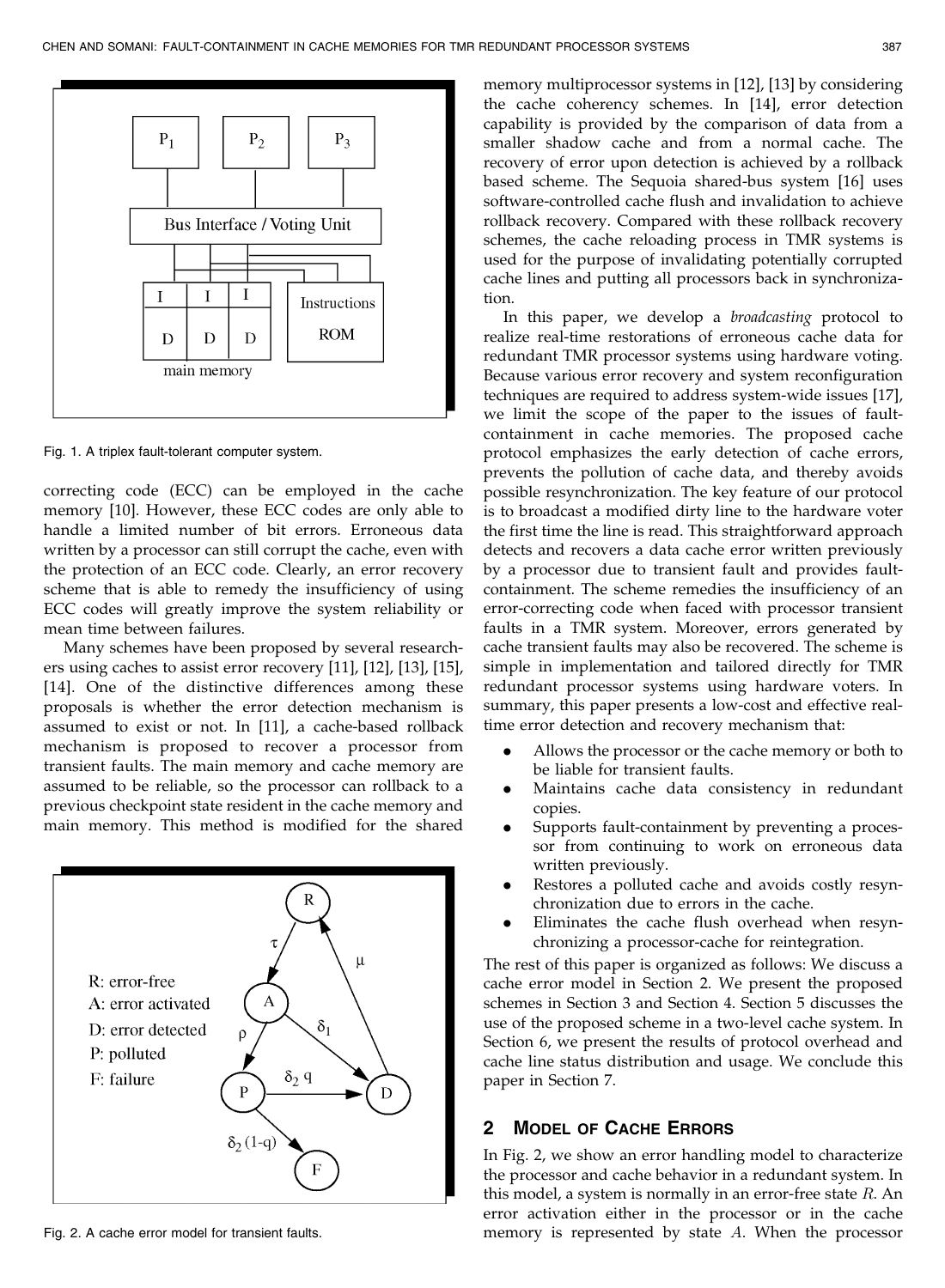continues to execute the instructions, it may corrupt the cache memory and the system enters the polluted state P. In the error activated state  $A$  or the error polluted state  $P$ , the error may be detected and recovered by some detection/ recovery mechanisms employed in the cache memory. In this case, the system enters the error detected state, D. After recovery in the detected state  $D$ , the system returns to state R. The detection/recovery mechanisms must be able to prevent the processor from working further with the contaminated cache data.

If the system enters the polluted state  $P$ , the employed detection/recovery mechanisms must be able to detect and recover all of the errors gradually; otherwise, the system may enter the temporarily failed state,  $F$ , where resynchronization is required. The error detection and recovery mechanism used by the cache memory or the processor must be effective so that the detection rates,  $\delta_1$  and  $\delta_2$ , are high and the pollution rate,  $\rho$ , is as low as possible. To achieve this goal, it is helpful to examine the types of errors and their possible impacts on the execution of a processor. Specifically, if a transient fault occurs in the processor or the cache memory or both, the cache memory (assuming writeback protocol) may be affected in the following ways:

- . Type I: One or more bits change in a cache line. This fault could happen in a dirty (modified) or in a clean (unmodified) cache line. This error is latent until the processor reads and uses the erroneous data.
- Type II: The processor writes *computationally incor*rect but valid data into a cache line. This may be caused by the processor's internal transient faults or by the transient faults on the processor-cache bus.
- . Type III: The processor writes data using a bad address to a cache line which is not supposed to be written in a fault-free operation.

An erroneous cache line becomes a source of error which is propagated further when the processor reads from that line again. Three scenarios exist when errors are activated in a processor during the execution.

- 1. The processor remains synchronized with other redundant processors. In this case, the processor performs computation as in normal operation but generates incorrect results.
- 2. The processor may remain in synchronization for a finite time, and the erroneous data may be propagated into other cache lines.
- 3. The processor runs away. When the processor performs computation on the faulty data or program, this may cause a trap on some exception conditions such as an illegal instruction or result overflow. In another possible situation, the processor may take an incorrect branch of the program. The failed processor thus loses the synchronization and is out of the voting process.

Besides the scenarios described when errors are activated in a processor during the execution, there is also the possibility that the error does not affect the processor operation, for instance, when the error is masked. In view of these discussions, when the error occurs, it is desirable to keep the processor synchronized as long as possible so that

the error correction is possible, and the pollution rate can be reduced. The cache recovery can be performed without invoking the resynchronization process. However, if a resynchronization process is inevitable because a processor has run away, the reintegration time should be minimized. Both of these two metrics improve the system's mean time between failures.

## 3 SINGLE LEVEL WRITE-THROUGH CACHES

For the system we consider, the bus interface unit that supports the voting process and the main memory modules are assumed to employ their own fault detection mechanisms and they remain fault free for cache recovery.

In a write-through cache, for each write operation, the bus interface unit conducts a bit-by-bit comparison from the outputs of all the redundant processors. A correct output is determined and written to the main memory by a majority vote. If a disagreement is detected, and the write operation is a cache hit, to recover from the error, the processor must be put in a hold state. A hold state prevents the processor from initiating any further memory references; however, the processor can continue its execution as long as it does not request a read/write access. The correct data from the voting process are then used to replace the erroneous cache data. Since the system is synchronized, all processors are required to enter the hold state whenever a write hit occurs. The hold state is released when either the voting is completed without detecting any error, or the faulty cache data are replaced.

For error recovery purposes, the cache controller responds not only to the caching requests from the processor but also to the replacement requests from the bus interface unit. To enforce the run-time detection and recovery of the erroneous cache data, the processor may suffer from a high performance penalty for using a writethrough cache since any following writes or reads are blocked until the hold state is released. Besides, a cache fault may still occur in the newly written data despite of the recent verification. The processor may use the erroneous data when it reads that data again. For these reasons, we look for an alternative that uses a write-back cache to interface with the voting bus. This is addressed in the following section.

# 4 AN EFFECTIVE FAULT-CONTAINMENT SCHEME FOR WRITE-BACK CACHES

In a write-back cache, the data are written into the cache to reduce main memory traffic. A cache line is chosen to be replaced using a predefined replacement policy when the need occurs to make room for a read or a write miss. When an error appears in a write-back cache, it may be propagated to other cache lines by the read/write access of the processor. This data error, if not recovered in time, may eventually cause control flow errors as reported by the results of a fault injection simulation [8]. A data error written by a processor is detected only when the line is flushed back to the main memory in a TMR system. At this time, the bus interface unit will detect the error by majority voting. However, a write hit in a write-back cache does not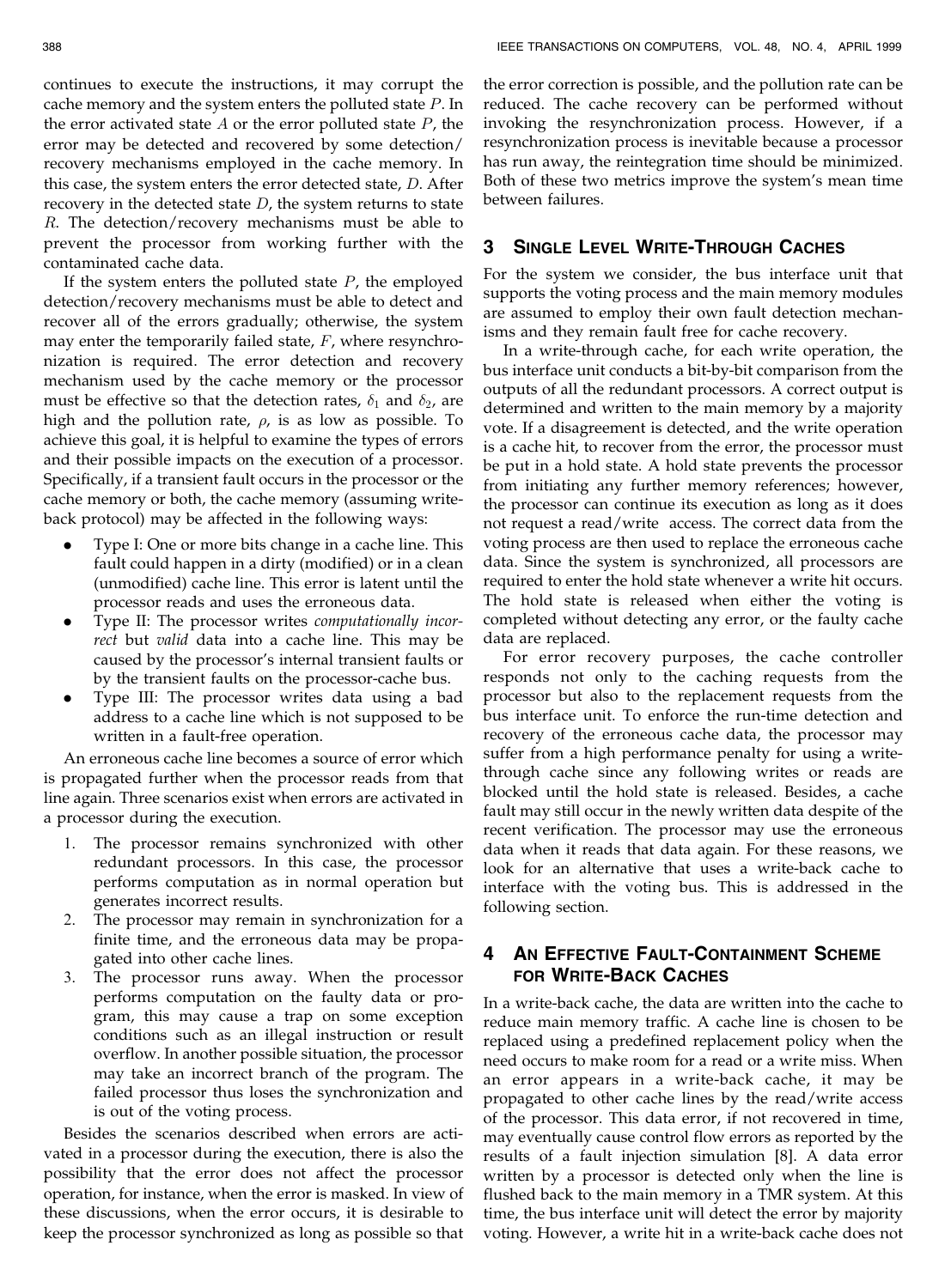| If this is the first read hit on a dirty line after modification                              |
|-----------------------------------------------------------------------------------------------|
| then<br>each cache controller broadcasts the accessed line                                    |
| bus interface unit votes on the broadcasted lines                                             |
| if error detected                                                                             |
| then                                                                                          |
| the erroneous line is replaced by the voted output<br>voted output is given to all processors |
| else /* no error is detected */                                                               |
| each processor proceeds using its own cache line                                              |
| else if cache flushing                                                                        |
| then                                                                                          |
| bus interface unit votes on the outputs of all processors                                     |
| voted output is written to the memory                                                         |
|                                                                                               |

Fig. 3. The Read-First-Dirty-Broadcasting protocol for write-back caches.

invoke either the detection or the recovery procedure by the voting hardware. To prevent a processor from using any erroneous cache data, cache line verification and recovery can be performed in a write cycle or in a read cycle. If it is done on the write cycle, then every write hit even in the same line has to be verified. The processor may be held too long, losing the benefit of using a write-back cache.

Consider a scenario where a transient fault corrupts cache line  $X$  at  $t_1$ . The error stays in that line until it is read again at  $t_2$  and, possibly, the error is propagated to the other cache line, e.g.,  $X_1$  at  $t_3$  by a write-hit. We propose a readfirst-dirty-broadcasting (RFDB) scheme to detect and recover such an error. Fig. 3 illustrates the RFDB algorithm. The RFDB algorithm requires each cache controller in the redundant system to broadcast a dirty line after modification to the bus voting unit when the line is read for the first time. If an error is detected in a line, the erroneous line is replaced by the majority result from voting. Therefore, the processor is prevented from using the erroneous data. If no error is detected, each of the redundant processors proceeds using its own line. It is observed that, to reduce possible frequent broadcasts resulting from a sequence of consecutive reads and/or writes on a cache line, only the first read on a dirty line after modification is broadcast.

The line state transition of a write-back cache (write allocate for a write miss) with the RFDB protocol is shown in Fig. 4. A read miss causes the line state to change from the invalid state to State A after the completion of the line fill process. Similarly, for a write miss, the line is first read in and then the write is performed. The resultant state is valid and dirty as shown in State B in Fig. 4. A read for a line in State B causes the line to be broadcast and the state transits from State B to State C. In other words, a cache line is verified when 1) the cache line is fetched into cache from the main memory as a result of a read miss, and 2) the cache line is broadcast to the bus interface unit due to the first read in state B.

We illustrate how the RFDB protocol provides faultcontainment and recovers an error appearing in a cache line due to a transient fault in processor, processor-cache bus, or cache memory. For the RFDB protocol to perform correctly, the following conditions are required: 1) the majority voting mechanism works, 2) the redundant processors remain in synchronization.

Definition 1. The set of lines which are contaminated due to the use of erroneous data in line L is denoted by  $C_L$ .



Fig. 4. Line states for the RFDB protocol.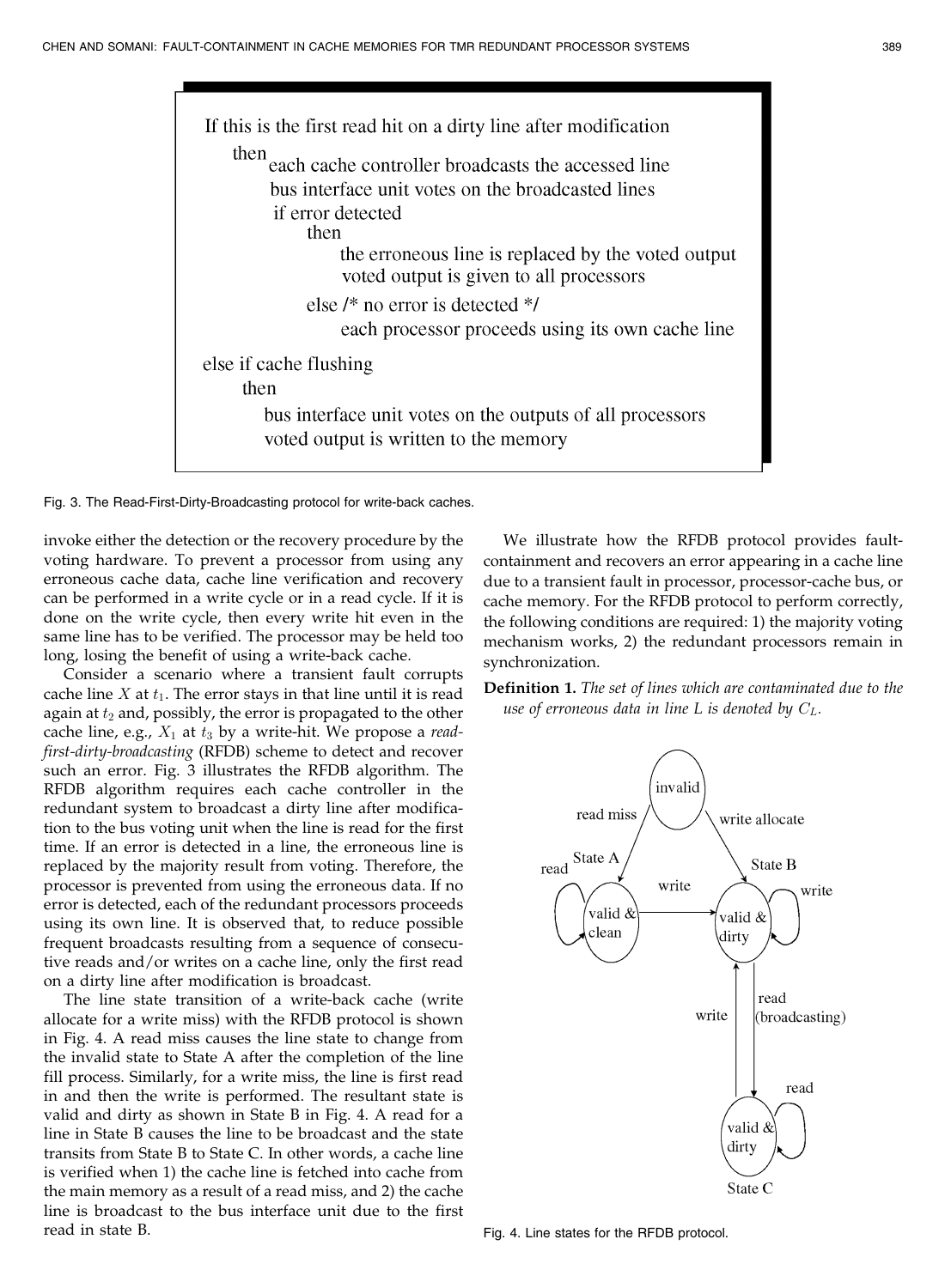For instance, if a processor reads from an erroneous line L and propagates errors to other cache lines, i.e.,  $X_1, X_2, \ldots, X_j$  through write-hits, the contaminated set is given by  $C_L = \{X_1, X_2, X_3, \ldots X_j\}.$ 

- **Theorem 1.** Given that the error in line L is written with a correct address by a processor, the contaminated set does not exist. That is,  $|C_L| = 0$ . The RFDB protocol provides 100 percent recovery coverage for this type of data errors.
- Proof. For this type of data errors, the error source is the faulty processor or the processor-cache bus. The error in the dirty line L is recovered by the RFDB protocol when the line is read again or when the line is replaced before it is read. Thus, the RFDB protocol provides 100 percent recovery coverage for this type of data errors.
- **Theorem 2.** Associated with data line L, if  $|C_L| \neq 0$ , then the error source is the cache itself.
- Proof. For an unmodified line, the reason is obvious. For a modified line, a data error can only produce a nonzero contaminated set if the error occurs after the read-firstdirty-broadcasting is performed. Therefore, the error source comes from the cache itself.
- Theorem 3. The read-first-dirty-broadcasting protocol provides fault-containment by preventing further propagation of errors in  $C_L$  to other cache lines.
- **Proof.** With the RFDB protocol, since all lines in  $C<sub>L</sub>$  are modified by the processor, the first read reference to any of these lines results in the broadcasting of the line and, therefore, the erroneous line is recovered by the majority voting. The RFDB algorithm prevents further error propagation and provides fault-containment.  $\Box$
- **Definition 2.**  $RD(L)$  is the sequence representing the order of lines read from  $C_L$  for the first time.  $RD(L)$  is the ith element of  $RD(L)$ .

For example, if the sequence is  $X_2, X_5, \ldots$ , then  $RD(L)<sub>1</sub> = X<sub>2</sub>$ ,  $RD(L)<sub>2</sub> = X<sub>5</sub>$ , and so on. The subsequent consecutive reads on the same line are not part of the  $RD(L)$ .

- **Definition 3.** Let  $CRW(L)$  denote the set of dirty lines which are in  $C_L$  flushed back to the main memory due to read miss or write miss between reading cache line  $RD(L)$  and  $RD(L)$ <sub>i+1</sub>. Those lines in  $C_L$  flushed before  $RD(L)_1$  is read are denoted by  $CRW(L)<sub>0</sub>$ .
- Theorem 4. The RFDB protocol recovers the contaminated cache lines when  $(i + \sum_{j=0}^{i-1} |CRW(L)_j|) \geq |C_L|$ .
- **Proof.** After the line  $RD(L)$  is read, there are i lines recovered by the RFDB algorithm. At that time,  $\sum_{j=0}^{i-1} |CRW(L)_j|$  lines are also recovered due to cache flushing. Therefore, when  $(i + \sum_{j=0}^{i-1} |CRW(L)_j|) \geq |C_L|$ , the error contaminated lines due to line L are recovered. It is essential to note that those lines in  $C_L$  do not further propagate error as proved in Theorem 3.  $\Box$

# 4.1 On the RFDB Protocol

In the transient fault injection study for a 32-bit RISC processor [8], Ohlsson et al. reported that about 60 percent of the effective errors resulted in the data errors while 33 percent of the effective errors are control flow errors. Ohlsson et al. called an error that causes a load or store instruction to reference an incorrect address or causes a store instruction to write incorrect data a data error. From Ohlsson et al.'s report, we note that the data errors are the major portion of the errors due to processor transient faults, and it takes some time (about the order of 1,000 clock cycles) for a portion of the data errors to generate control flow errors. This experimental result indicates that 1) cache data can be polluted by a processor, 2) real-time recovery and fault-containment for cache errors will help prevent the processor from entering control flow errors.

The RFDB protocol detects and recovers the incorrect data written by a processor and prevents the possible control flow errors which could have been caused due to incorrect use of data. The coverage of recovery for this type of errors is 100 percent using the RFDB protocol. This feature can be used to remedy the insufficiency of using an ECC code. On the other hand, when the erroneous data in the dirty line are originated from the cache memory itself, the RFDB protocol recovers the error when the processor performs a read from the cache line due to the demand of the program. The overall recovery coverage for this type of cache data errors is about 60 percent for the set of the programs we simulated, since around that amount of cache lines are dirty (simulation results shown later.)

Moreover, when the majority of the processors perform the read-first-dirty-broadcasting operation, if a processor uses an incorrect load address accessing a different dirty line which is modified previously, this error can be detected and recovered by the RFDB protocol. An erroneous address, if it is a cache hit, is very likely to access a dirty line which is modified previously (in state B as shown in Fig. 4) instead of a clean line, since more than 60 percent of the cache lines are dirty and in state B. In this situation, the RFDB protocol is further effective in helping to keep the processor in synchronization. The data errors discussed here are beyond the detection and recovery capability of using any ECC code in a TMR system.

If the processor accesses a clean line with a bad address while the majority of the processors perform the read-firstdirty-broadcasting operation on a dirty line, or vice versa, this error can be detected. In this case, the system can determine to enter a fast cache resynchronization process that is proposed in later section. If an error appears in a clean line, the error may remain after the transient fault has disappeared. The erroneous data in a clean line read by a processor may not cause the processor to lose synchronization directly or immediately as indicated by Ohlsson et al.'s study. A control flow error may be caused by the secondary errors which are written by the processor using the primary erroneous data. The RFDB protocol recovers these secondary errors in the cache memory and may prevent the processor from losing synchronization for this type of errors. In a later section, we describe approaches to improve the recovery performance for errors originated from clean cache lines. Table 1 summarizes the error recovery performance of the RFDB protocol discussed in this section. The proposed protocol achieves full recovery coverage of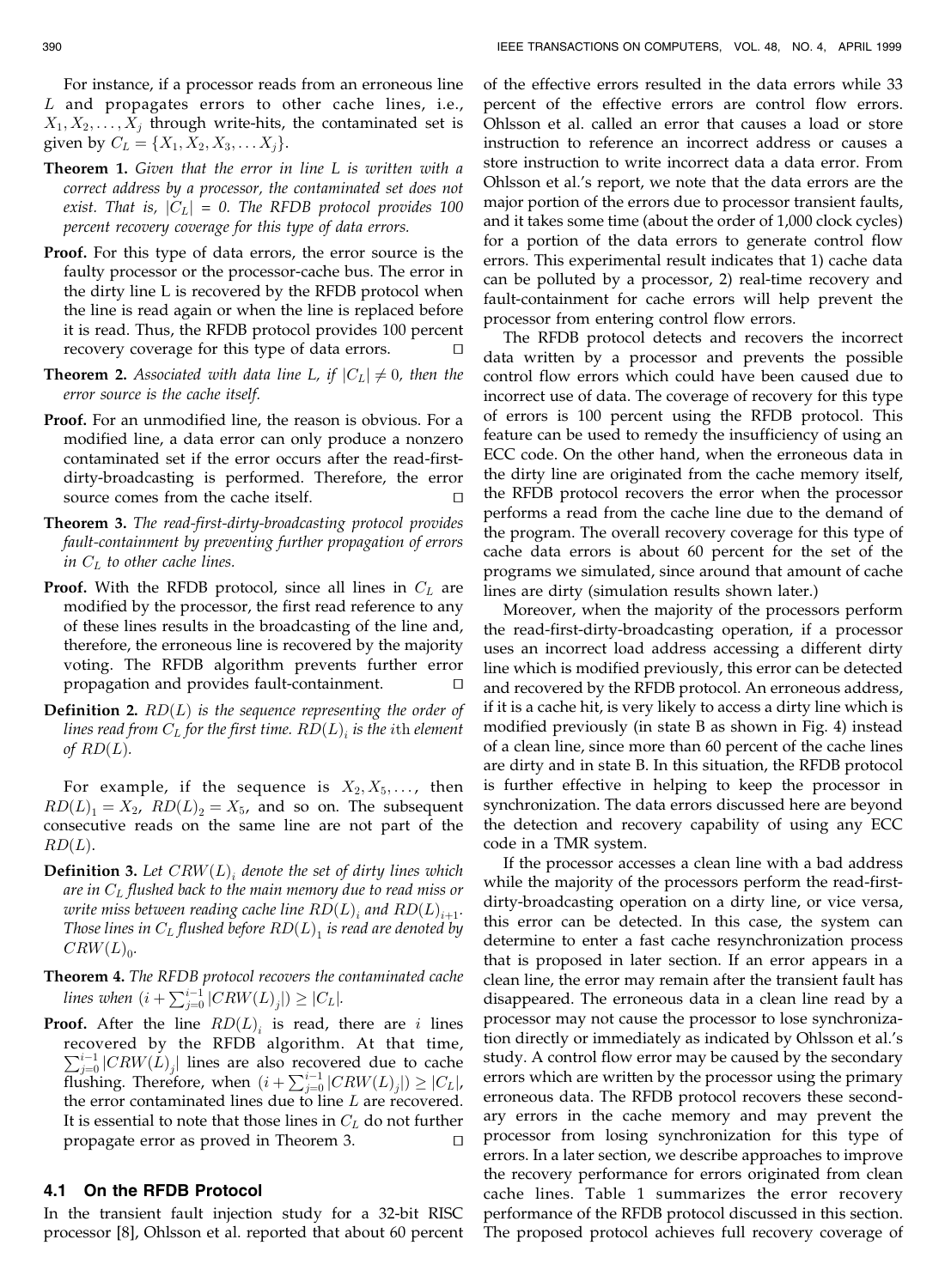|             | Types of errors   Cache error written   Error from |              | Incorrect address                 |
|-------------|----------------------------------------------------|--------------|-----------------------------------|
|             | by processor                                       | cache itself | errors on loads                   |
| Recovery    | 100% recovered.                                    |              | 60% recovered. Trecovered or fast |
| performance |                                                    |              | RFDB re-integration.              |

TABLE 1 Error Recovery Capability of Using the RFDB Protocol

TABLE 2 CPU Data Errors and Control Flow Errors for a TMR System

| Signal Behavior           | Symptom                    | Remedy                  |
|---------------------------|----------------------------|-------------------------|
| 2 RFDB, 1 clean           | lack of one vote           | re-integration          |
| 2 D Miss, 1 clean         | "                          | "                       |
| 1 D Miss, 1 RFDB, 1 clean | ,,                         | , 2                     |
| 2 I Miss, 1 I hit         | "                          | $\overline{\mathbf{z}}$ |
| 1 RFDB, 2 clean           | lack of two votes          | re-integration          |
| 1 D Miss, 2 clean         | "                          | "                       |
| 1 I Miss, 2 I hit         | , 2                        | "                       |
| 3 RFDB                    | $1/3$ inconsistency        | recovered               |
| $3$ I/D Miss              | $1/3$ inconsistency        | re-integration          |
| 3 RFDB                    | $3/3$ inconsistency        | re-integration          |
| $3 I/D$ Miss              | $\boldsymbol{\mathcal{D}}$ | "                       |
| $2$ RFDB, $1$ I/D Miss    | access type                | re-integration          |
| 1 RFDB, 2 I/D Miss        | inconsistency              |                         |

2 RFDB, 1 clean: Two cache controllers issue the RFDB cycle while one cache controller issues an internal access on a clean line.

errors written from a faulty processor and, in addition, it recovers 60 percent of errors originated from the cache itself, and assists CPU-cache reintegration in run-time.

Adding the RFDB protocol into a normal cache system does not complicate the voting design of the original TMR system since a RFDB cycle can be easily distinguished from a normal miss cycle by issuing a control signal from the cache controller. Table 2 summarizes the actions to take when the system is faced with various CPU data errors and control flow errors seen from the voting interface. For instance, if all of the three cache controllers output the RFDB signal (3 RFDB in Table 2) and if one of the data broadcast is different from the other two (1/3 inconsistency), then this data error can be recovered by the voting mechanism. The cases when a faulty processor has a read hit/miss in the I-cache and other processors don't have a similar symptom as those for the data errors are shown in Table 2.

#### 4.2 On the RFDB with ECC Codes

If an ECC code is used in the cache memory, it offers the recovery capability up to its codeword limit. Beyond the codeword limit, the processor may still use the incorrect data. Systems using the SEC-DED code, for example, in the main memory usually require software-assisted memory scrubbing to minimize the probability of multiple-bit errors. The contents of the memory are read, and rewritten back at regular, predefined time intervals [17].

Memory scrubbing can also be used in the cache memory. However, one of the major differences between the main memory and the cache memory is that the data inside the cache memory can be replaced at a rate much faster than the main memory. This is because many data items in the main memory are mapped onto the same location in the cache memory. In our trace-driven simulation for the SPEC programs, we observed that there are less than 10 percent of cache data which can be classified as stale for their residence in the cache memory. Thus, using memory scrubbing in the cache memory is likely to be much less effective than in the main memory.

On the other hand, the RFDB protocol recovers the unrecoverable ECC errors up to 60 percent in coverage in addition to detect and recover the incorrect data written by a processor. These features make the RFDB protocol attractive to be used with an ECC code in TMR processor systems.

#### 4.3 On RFDB with Cache Line Invalidation

Another way of preventing a processor from using the erroneous data in a cache memory is to flush and invalidate the cache memory at regular intervals. In a write-back cache, cache flush can take considerable time to complete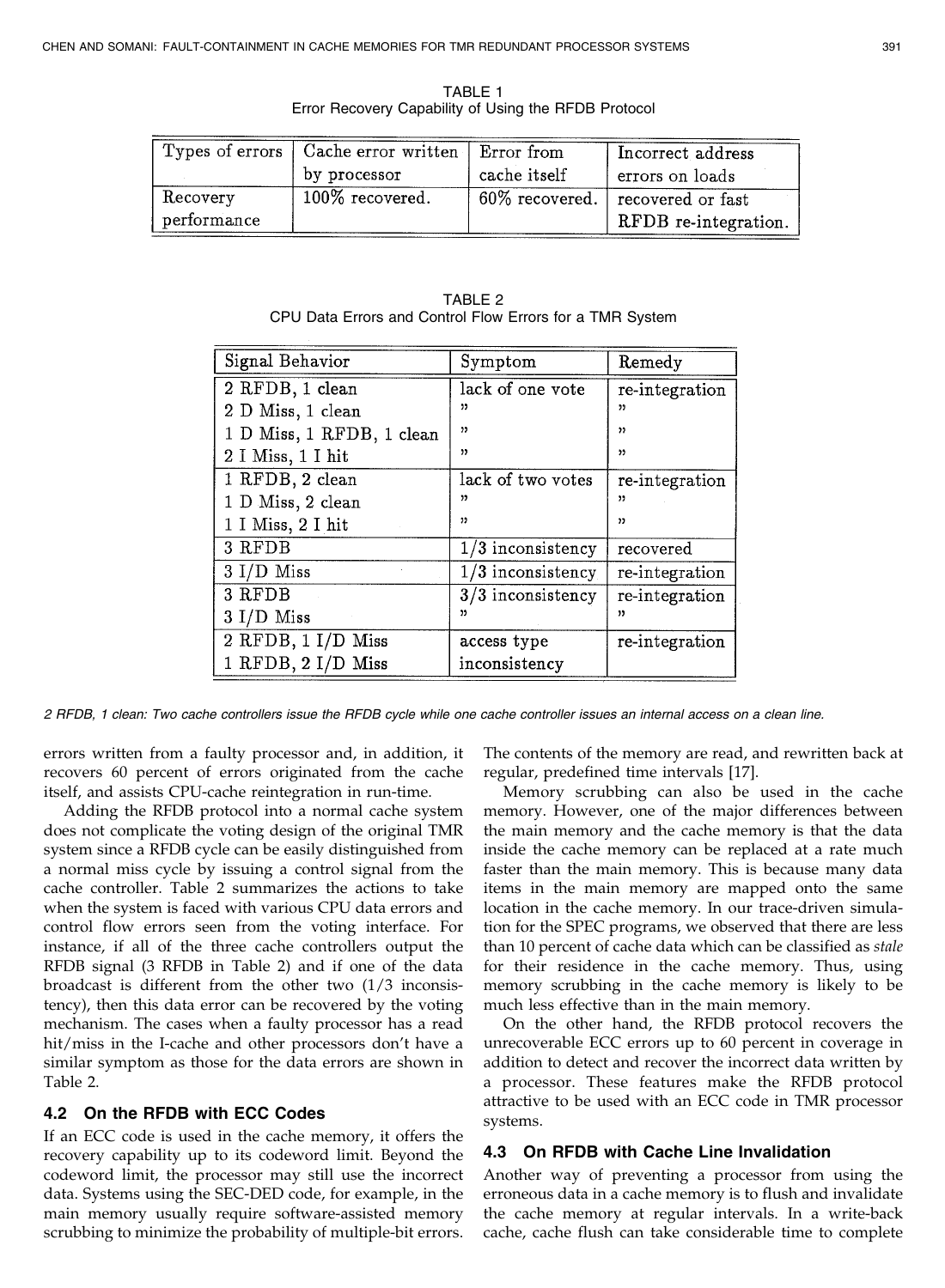

Fig. 5. Number of broadcasts (32 Kbytes, write allocate cache, set-associativity =  $2$ ).

because a large portion of cache lines are dirty. In order to enhance the detection and recovery capability for the clean cache lines and the dirty lines in state C as shown in Fig. 4, we can explore the combination of clean line invalidation and dirty line broadcasting. In this approach, the clean lines are invalidated and the dirty lines are changed into state B. With this scheme, there is no need for cache flushing during invalidation because any erroneous dirty line is recovered by the RFDB protocol before the processor uses it. Later, we show that the number of cache lines which remain clean and are occupied only once is only a small portion of the total data cache lines used. Together, this reduces the probability of error staying in the clean line which may be referenced by a processor. Also, with a small number of clean cache lines, invalidating the clean lines at, say, each iteration of a flight control program causes insignificant performance overhead.

#### 4.4 A Cache-Based Resynchronization Process

When a transient fault occurs in a processor, it may manifest itself as an error by corrupting the processor internal states or altering the normal sequence of instruction execution. This is a control flow error accounting for 30 percent of effective errors for a fault injection study on a RISC processor according to Ohlsson et al.'s results [8]. The damage to the control flow of a processor may cause the processor to run away to an unknown state. In such cases, the faulty processor may leave the synchronization from the remaining redundant processors.

To bring the running away processor back to synchronized operation, it is necessary to reintegrate the temporarily failed processor (channel) with the healthy processors (channels). Upon the detection of the failed channel (see Table 2), a voted interrupt can be directed to all redundant channels for invoking a recovery process. In recovery, the processors need to flush the cache lines and invalidate the cache memories since the faulty processor may have corrupted the cache memory. If only one channel fails at a time in a TMR system, flushing of caches from the healthy channels produces correct output to the main memories by majority voting. The recovery time can be relatively long if the cache size is large.

To reduce this resynchronization latency, the RFDB protocol can be used to speed up the process. The approach to reduce the penalty of flushing all cache lines at a time is to allow the processor to change all of the cache lines into state B (ref. Fig. 4). Once all of the cache lines are in state B, any cache line by a subsequent first read from the processor is broadcast for verification using the RFDB protocol. The corrupted cache can be gradually recovered while the resynchronization cost is minimized. However, there may be some extra cost for flushing the dirty lines which are changed from the clean state when the dirty lines are replaced. Nevertheless, this extra cost is small since the number of clean lines is generally smaller than that of the dirty lines in the data cache.

This RFDB-assisted CPU-cache reintegration approach takes advantage of distributing the cache flush overhead into the computation phases. This cache-based resynchronization process requires very small overhead and can always be used as the first attempt in reintegrating the failed channel. For the process to be successful, the cache tag memory for the associated faulty processor and the main memory must be intact. If the cache-based resynchronization is unsuccessful by the detection of the voting



Fig. 6. Saving of write-hit memory cycles using the RFDB protocol ( $L =$ 16 bytes).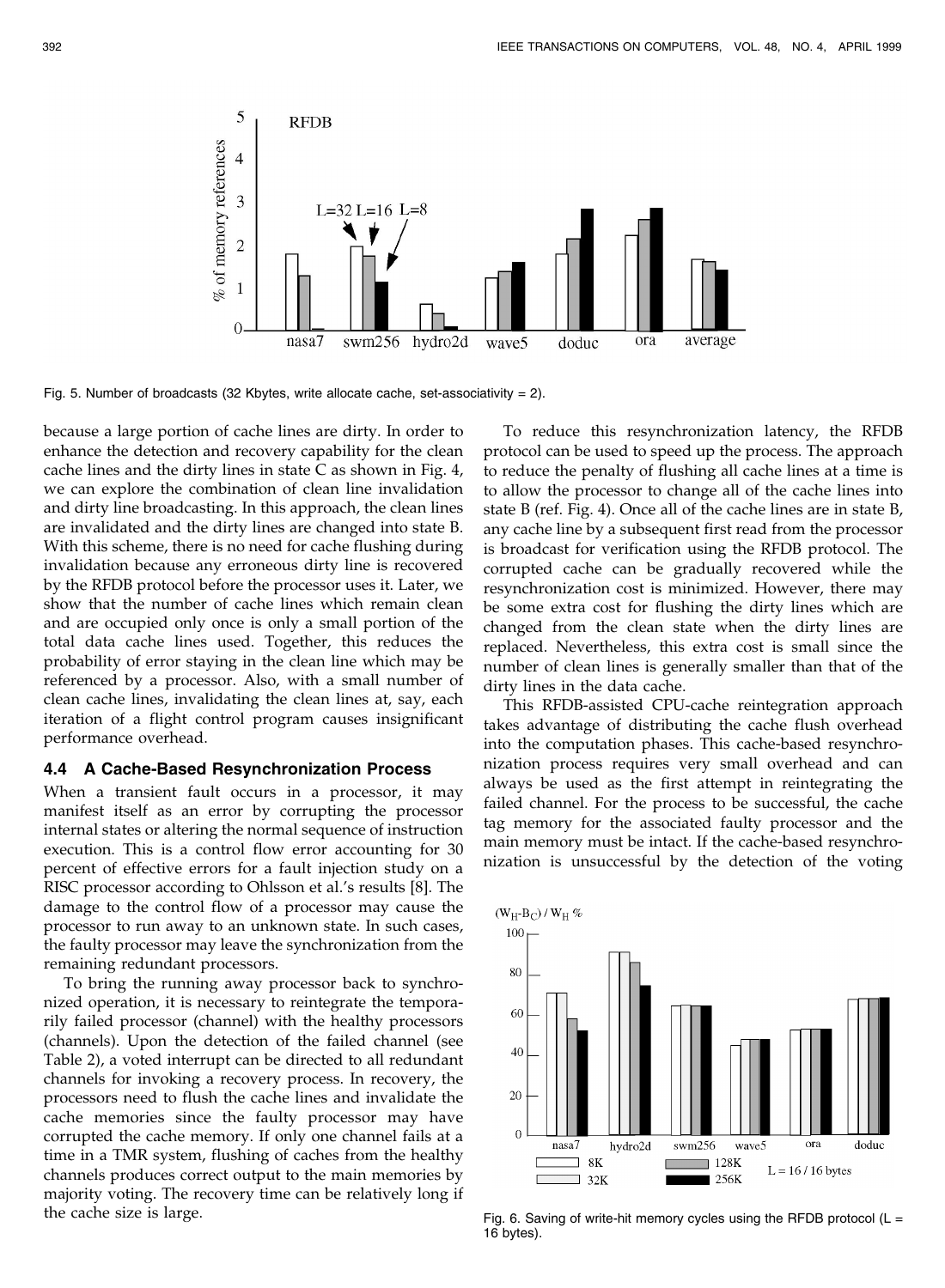

Fig. 7. Saving of write-hit memory cycles using the RFDB protocol ( $L =$ 16 bytes, subblock size  $= 8$  bytes).

mechanism, the process of reloading the entire main memory is required for the channel reintegration.

#### 5 OTHER DESIGN CONSIDERATIONS

Many of the current processors have on-chip (L1) cache memories. To reduce memory penalty due to the misses in the L1 cache, an L2 cache can be used. The RFDB protocol can also be used in a two-level cache system. In such a configuration, for most of the cases, the L2 cache uses the write-back mode while the L1 cache uses the write-through mode. Also, the data in the L2 cache will be the super set of those in the L1 cache. These assumptions are used when applying the RFDB protocol in a two-level cache system.

#### 5.1 RFDB in Two-Level Caches

For a two-level cache system, the RFDB protocol is applied in both of the two caches. In the L1 cache, the cache uses a state called "written" to implement the behavior of the read-first-dirty-protocol in the write-through mode. The written state is the "valid  $&$  dirty" state in B or C, as shown in Fig. 4. In fact, the same state transition in Fig. 4 is used for



Fig. 8. Cache line usage for the SPEC programs ( $L = 16$  bytes, write allocate cache, set-associativity  $= 2$ ).



Fig. 9. Cache line state distribution ( $L = 16$  bytes, write allocate cache, set-associativity  $= 2$ ).

the L1 write-through cache. The line being read in state B is broadcast for verification and error correction. The performance overhead of broadcasting the L1 cache lines will be similar to that of the single level cache system we have evaluated.

When incorrect data are written into both of the L1 and L2 cache, the RFDB protocol in L1 will perform the recovery as the processor requests the data. At the same time, the voting result is also used to recover the same line in L2. If the request is an L1 miss because that line is replaced, then the RFDB protocol in L2 will perform the recovery. In either case, the processor uses the correct data by the faultcontainment feature of the RFDB protocol. The recovery coverage for this type of data errors is 100 percent.

In a two-level cache system, it is possible that the data in the L1 and L2 cache may be incoherent because of cache transient faults. For instance, the L1 cache has correct data, whereas the data in L2 are corrupted. In this case, the processor uses the correct one because of read hits on L1. On the other hand, if the L1 has the incorrect data while the L2 has the correct one, the error in L1 may be recovered by the RFDB protocol as the case for a single level cache. The error recovery performance of using the RFDB protocol in both of the caches is illustrated as follows.

- Definition 4. In both of the caches, the set of lines which are contaminated due to the use of erroneous data in line L is denoted by  $C_{L12}$ . Line L can be either in the L1 cache or in the L2 cache.
- Corollary 1. Given that the error in line L is written with a correct address by the processor,  $|C_{L12}| = 0$  and the RFDB protocol provides 100 percent recovery coverage for this type of data errors.

**Proof.** See Theorem 1.

**Corollary 2.** If the data error line  $L$  is in a modified state and  $|C_{L12}| \neq 0$ , or the data error line is in an unmodified state, then the error source is the cache itself.

**Proof.** See Theorem 2. 
$$
\Box
$$

**Definition 5.**  $R(L12)$  is the sequence representing the order of lines read from  $C_{L12}$  for the first time.  $R(L12)_i$  is the ith element of  $R(L12)$ .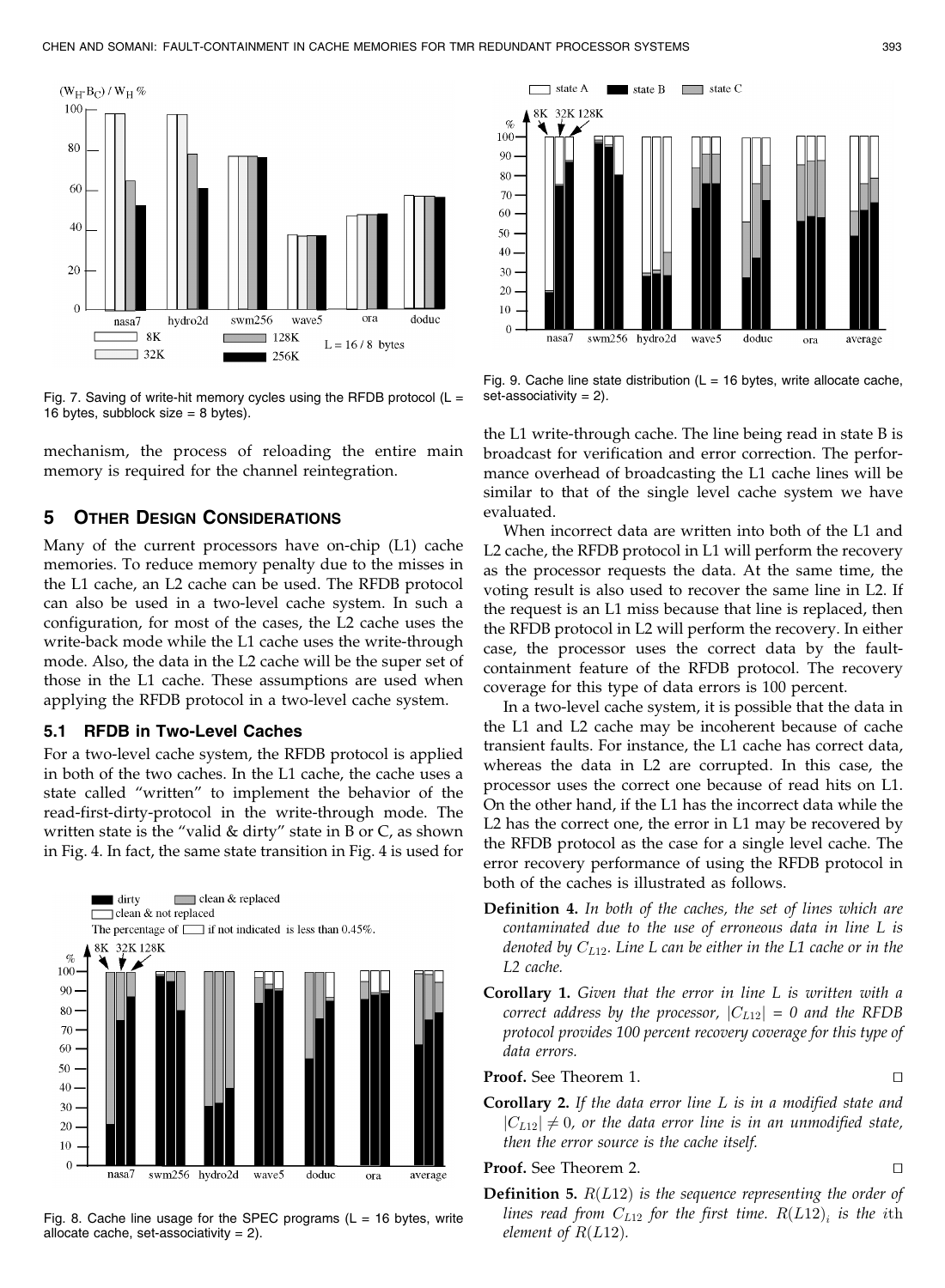|                | $L = 4$ bytes               |                                   | $L = 8$ bytes                                  |                                      |
|----------------|-----------------------------|-----------------------------------|------------------------------------------------|--------------------------------------|
| Program        | $W_H\,$<br>$\overline{B_C}$ | $W_H\!-\!B_C$<br>$\overline{W_H}$ | $W_{\boldsymbol{H}_\perp}$<br>$\overline{B_C}$ | $W_H\text{--}B_G$<br>$\widehat{W}_H$ |
| roll-cmd       | 1.48                        | 0.32                              | 1.51                                           | 0.34                                 |
| $_{\rm pla}$   | 1.98                        | 0.49                              | 1.98                                           | 0.49                                 |
| numeric        | 1.46                        | 0.32                              | 1.46                                           | 0.32                                 |
| $\text{intmm}$ | 1.02                        | 0.02                              | 1.03                                           | 0.03                                 |
| dhry           | 1.57                        | 0.36                              | 1.60                                           | 0.37                                 |
| comp           | 1.33                        | 0.25                              | 1.33                                           | 0.25                                 |
| cmdch          | 1.71                        | 0.41                              | 1.71                                           | 0.41                                 |
| state          | 1.52                        | 0.34                              | 1.52                                           | 0.34                                 |
| $\mathrm{am}2$ | 1.33                        | 0.25                              | 1.33                                           | 0.25                                 |

TABLE 3 Data Cache Performance Statistics for the Flight Control Programs

Subblock size = 4 bytes, set-associativity =  $2$ ,  $W_H$  = number of write hits,  $B_C$  = number of broadcasts.

- **Definition 6.** Let  $CR(L1)$ , denote those L1 cache lines which are in the written state, belong to the  $C_{L12}$ , and are replaced due to a read miss or a write miss between reading cache line  $R(L12)$ , and  $R(L12)_{i+1}$ .
- **Definition 7.** Let  $CR(L2)$ , denote those L2 cache lines which are in the dirty state, belong to the  $C_{L12}$ , and are flushed back due to a read miss or a write miss between reading cache line  $R(L12)$ <sub>i</sub> and  $R(L12)$ <sub>i+1</sub>.
- Theorem 5. The RFDB protocol provides fault-containment and recovers the contaminated cache lines when  $(i + \sum_{j=0}^{i-1} (|CR(L1)_j| + |CR(L2)_j|)) \ge |C_{L12}|.$
- **Proof.** There are  $i$  lines recovered by the RFDB algorithm employed in both of the caches after the line  $R(L12)$  is read. At that time,  $\sum_{j=0}^{i-1} | CR(L1)_{j}|$  lines in <code>L1</code> are recovered due to replacement and  $\sum_{j=0}^{i-1} |CR(L2)_{j}|$  lines in L2 are recovered due to copy back. Thus, when  $(i+\sum_{j=0}^{i-1}(|CR(L1)_j|+|CR(L2)_j|))\geq|C_{L12}|$ , the error contaminated lines due to line  $L$  are recovered.  $\square$

From the above, we have illustrated how the RFDB protocol can be easily applied in a two-level cache system and maintain the same fault-containment capability as used in a single write-back cache system.

## 6 Protocol Overhead Evaluation

We evaluated the performance overhead of the RFDB protocol with trace-driven simulations. The programs used include the SPEC92 benchmark and several flight control programs. The flight control programs implement iterative operations that usually have multiple nested loops. The programs generate traces on a DECstation 5000 (R3000 MIPS CPU) with the *pixie* facility. The cache memory simulated is a split data and instruction cache organization. The data cache implements the write-back policy with write-allocate mode for handling write misses. The cache



Fig. 10. Cache line usage for the flight control programs ( $L = 4$  bytes, write allocate cache, set-associativity  $= 2$ ).

line replacement uses the LRU (least recently used) policy. In addition to simulating various cache line sizes, we also evaluated the case where a cache line is implemented using subblocks. A write modified bit or a dirty bit is used for each subblock in a line. Our experiment evaluated two aspects of the RFDB protocol. On the performance overhead, we examined the number of broadcasts, and the number of write-hit memory cycles in a write-through cache that can be saved by using the RFDB protocol in a write-back cache. On the effectiveness, we examined the percentage of clean lines and dirty lines and the state distribution of cache lines. The results are used to address the effectiveness of various fault-containment schemes for cache data errors, as discussed in Section 4. The simulation results are obtained for the first 100 million instructions executed.

#### 6.1 SPEC92 Programs

The performance overhead paid to achieve the error recovery capabilities mentioned in Table 1 is to broadcast about 2 percent of the total number of memory references. Fig. 5 illustrates this result. For performance overhead, this is equivalent to increasing the miss ratio by 2 percent.

The saving of write-hit memory cycles is illustrated in Fig. 6 for a line size of 16 bytes. The comparison is made between the number of write-hits and the number of readfirst-dirty-broadcasts since, in a write-through cache, each write-hit is also a memory cycle. The simulation results indicate that using the RFDB protocol in a write-back cache for error detection and recovery significantly reduces the number of write-hit memory cycles as required with a write-through cache. For most of the cases simulated, the ratio of write-hits to broadcasts is much larger than two. Thus, more than 50 percent of the write-hit memory cycles (ratio  $\frac{WH - BC}{WH}$ , where  $WH$  is the number of write-hits and  $BC$  is the number of broadcasts) in a write-through cache are eliminated in a write-back cache using the RFDB protocol.

To further reduce the cost of broadcasting an entire cache line, we studied the RFDB protocol on a subblock basis. The advantage of broadcasting a subblock is that the voting latency can be reduced. The broadcasting frequency is reduced if the first read is done on a clean subblock while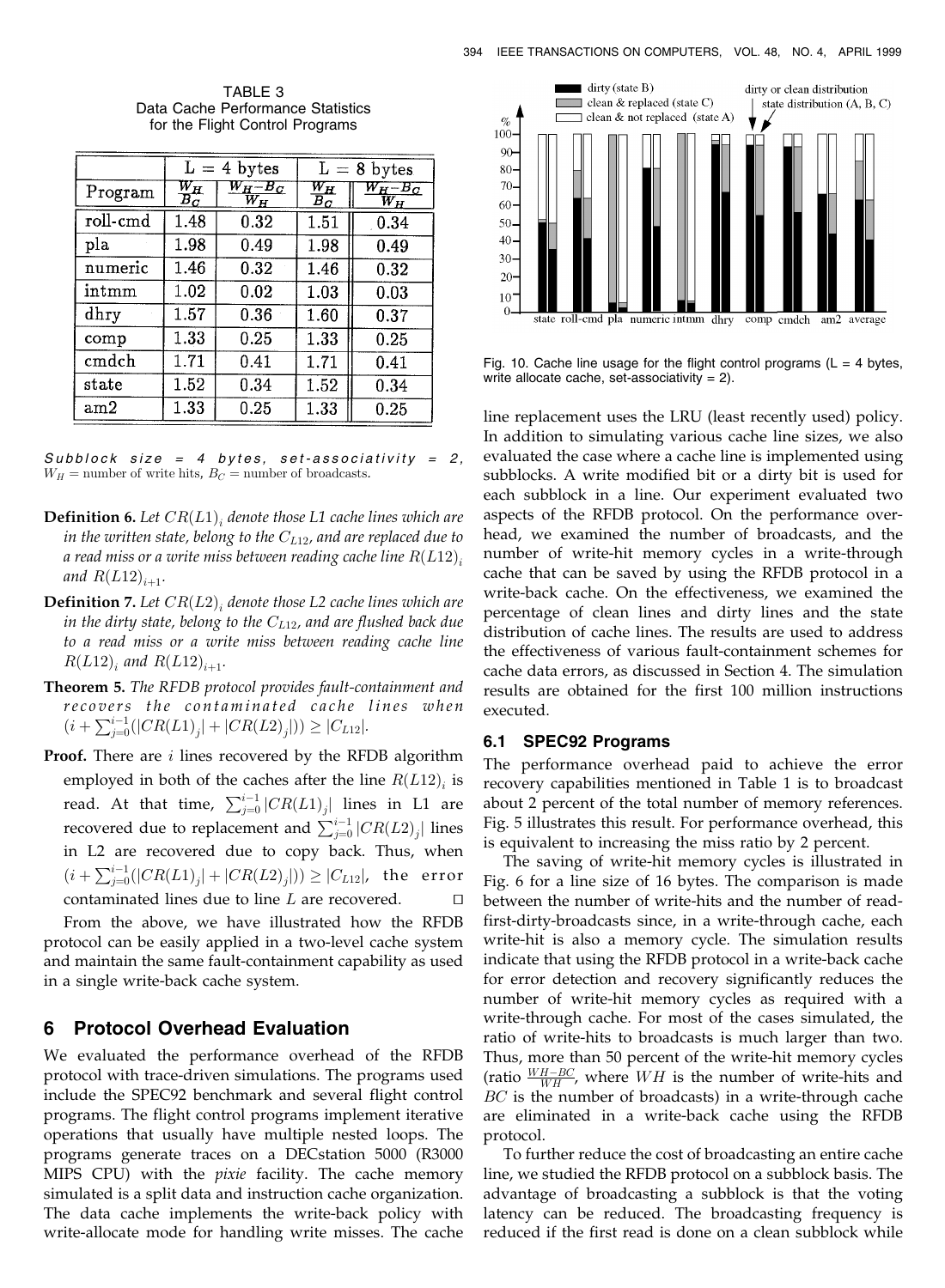|--|

any of the other subblocks in the same cache line is modified by a write. However, first-reads on the modified subblocks in the same cache line may increase the frequency of broadcasts. Both of these two cases are observed from the simulation. Fig. 7 illustrates the saving of write-hit memory cycles for the RFDB protocol with subblock broadcasting. The subblock size is 8 bytes in this study.

The subblock protocol may increase or decrease the write-hit to broadcast ratio, depending on how good the program can fit in the cache. On an average, more than 50 percent of the write-hit memory cycles required in a writethrough cache are exempted in a write-back cache using the RFDB protocol. Because a whole cache line is usually two or four times the size of a subblock, the voting latency of a subblock based RFDB scheme is much smaller than that of a full line-based broadcasting.

We examined how many cache lines are dirty and how much data may stay in clean cache lines which are only occupied once during the execution of a program. We recorded the number of dirty lines and clean lines which are never replaced for every 100 instructions executed. The average numbers of line usage obtained for simulating the first 10 million instructions are shown in Fig. 8. It is possible to examine the status of each cache line for each instruction executed; however, the simulation time is very long for large caches.

We observed that most of the programs exhibit either a high percentage of dirty lines and/or a lower percentage of clean lines that are never replaced. The SPEC programs, on an average, have more than 60 percent of the cache lines that are dirty for the 8KB cache while more than 70 percent of the cache lines are dirty when the cache size is larger than 32 Kbytes (ref. Fig. 8). With a large portion of cache lines being in dirty state, considerable cache flush overhead is saved using the approach which combines clean line invalidation and the RFDB protocol. Most notably, the percentage of the clean lines which are never replaced after they are brought into the cache is very small (less than 5 percent). Thus, the probability of erroneous data resident in a clean cache line which is only occupied once is minimized by the execution of the program itself. In general, a larger cache has a higher percentage of dirty lines.

The distribution of cache line state is shown in Fig. 9. As observed, about 60 percent of the cache lines are in state B. This result shows that any data error that originated from these cache lines themselves can be fully recovered by the RFDB protocol. For the programs we simulated, caches of 128KB and 256KB have very close hit ratio. This is why we only examined the cache size from 8KB to 128KB. We expect that the results should be similar with large caches above 256KB.

## 6.2 Flight Control Programs

Because most of the flight control programs are small in size, and all of them are iterative, we use a cache size of one Kbytes for the study. For such a cache size, the working set of these iterative programs fits into the cache very well. Table 3 lists the results of the write-hit to broadcast ratio for different line sizes. The write-hit to read broadcast ratios are generally smaller than those of the SPEC programs. This is because these control programs tend to fit into the cache memory very well, even for a small cache.

The line usage and state distribution obtained for the flight control programs are shown in Fig. 10. There are about 60 percent of the cache lines, which are used (valid), modified by the processor. The flight control programs have a higher percentage of clean lines which are never replaced. This is due to the iterative nature of the programs.

To further ensure the integrity of data in clean lines and the dirty lines in state C, we explore the approach by invalidating the clean lines and, at the same time, changing the dirty lines into state B. For the flight control programs, this can be done by invalidating the clean lines at the end of each iteration of a program so that any erroneous data are not carried over to the next iteration. One can expect that the performance overhead from the invalidation on clean lines is not significant because of the high percentage of dirty lines. We computed the extra time per iteration due to the invalidation by using the average number of clean lines multiplied by the difference of the read miss cycle time and the read hit cycle time. The extra miss cost due to invalidating the clean lines increases about 2 percent on an average in the execution time using the cycle time parameters in Table 4.

The recovery performance of the RFDB protocol and various recovery schemes are summarized in Table 5. Considering the processor and cache transient faults and judging from the results of cache line usage, it appears that the most robust cache error recovery scheme is an ECCbased RFDB protocol that provides both memory protection and fault-containment.

# 7 Conclusion

An effective design for the real-time error detection and recovery in fault-tolerant computing systems is crucial to the system's reliability. Traditionally, an ECC code and memory scrubbing are used to provide cache data recovery and fault-containment. However, such schemes do not possess the recovery capability for any CPU data errors, the majority of CPU errors shown by a previous transient fault injection study. Therefore, in a TMR system, an effective cache error recovery mechanism has to emphasize the recovering of data errors resultant from processor transient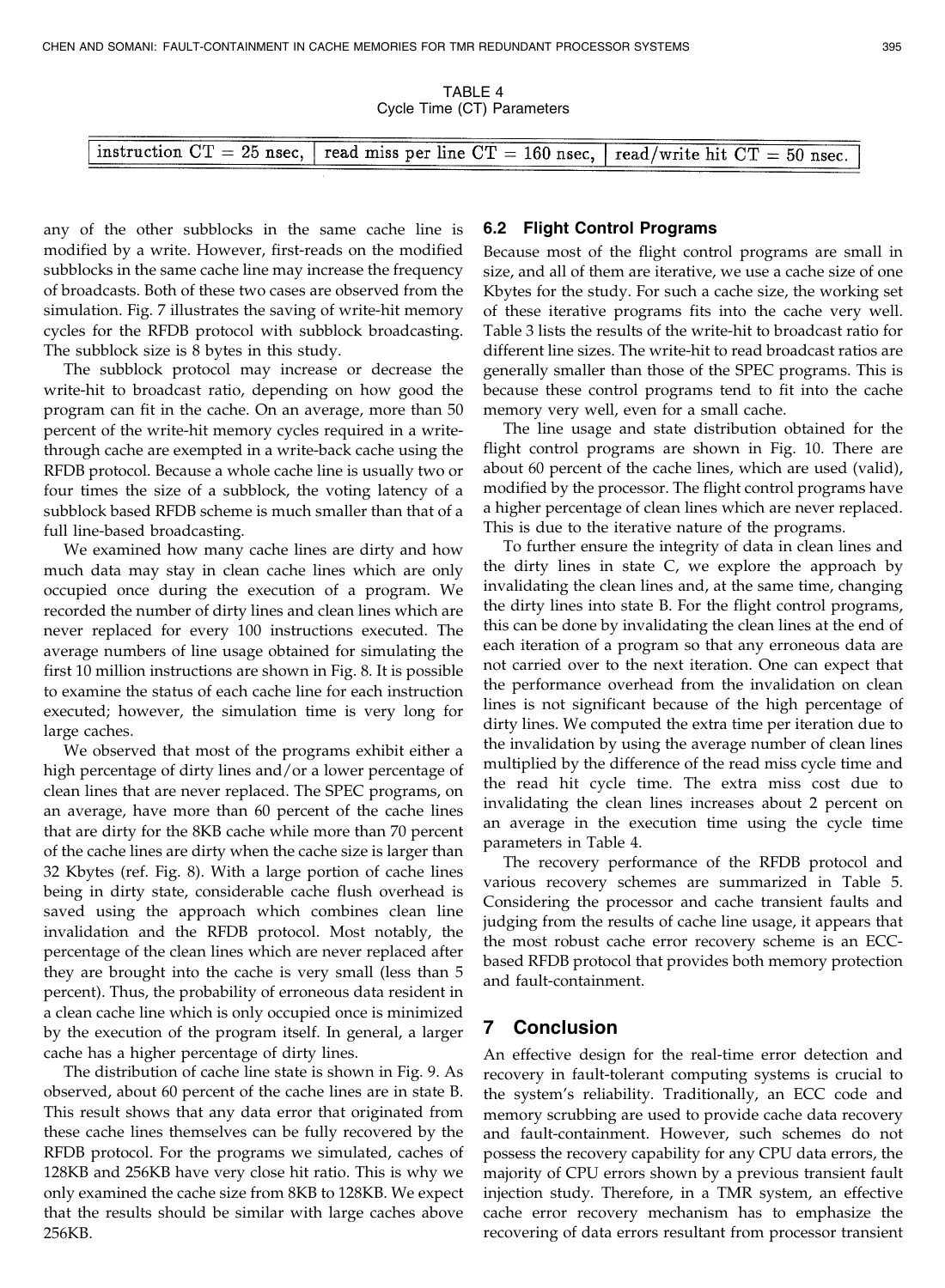| Features         | <b>ECC</b>    | $ECC +$            | $ECC + inv.$             | <b>RFDB</b>    | $RFDB +$     |
|------------------|---------------|--------------------|--------------------------|----------------|--------------|
|                  |               | scrubbing          | (clean)                  |                | ECC          |
|                  |               |                    |                          |                |              |
| Recover from     | No.           | $\overline{No.}$   | No, unless the data      | Yes. Provide   | Yes. Provide |
| erroneous data   |               |                    | are invalidated          | fault-         | fault-       |
| written by       |               |                    | before used.             | containment.   | containment. |
| the processor?   |               |                    |                          |                |              |
|                  | Yes, but      | Yes,               | Yes, better than         | Yes, but       | Yes,         |
| Recover from     | limited by    | multibit           | using ECC only.          | limited to     | improved     |
| data errors      | codeword      | recovery           | No full coverage.        | modified       | for clean    |
| originated from  | capacity.     | improved.          |                          | lines          | lines.       |
| cache itself?    | No full       | No full            |                          | with full      |              |
|                  | coverage.     | coverage.          |                          | coverage.      |              |
| Recover from     | No.           | No.                | No, unless the data      | Yes, but       | Yes,         |
| secondary errors |               |                    | are invalidated          | limited to     | improved     |
| or ECC           |               |                    | before used.             | modified       | for clean    |
| unrecoverable    |               |                    |                          | lines with     | lines.       |
| data errors?     |               |                    |                          | full coverage. |              |
| Assist CPU-cache | No.           | No.                | $\overline{\text{No}}$ . | Yes.           | Yes.         |
| re-integration?  |               |                    |                          |                |              |
|                  | Read/Modify   | $\overline{R/M}/W$ | $R/M/W$ cycles +         | $2-3\%$ of     | broad-       |
|                  | /write cycles | $cycles +$         | invalid. $+$ flushes.    | memory         | casts        |
| Performance      | for each      | scrubbing          |                          | accesses are   | $(2-3, %)$   |
| overhead         | cache access. | cycles.            |                          | broadcasts     |              |
|                  |               |                    |                          | (SPEC92)       |              |
| Data cache       | $25\%: 40-8$  | 25%                | 25%                      | Virtually      | 25%          |
| area increased   | code          |                    |                          | none.          |              |

TABLE 5 Features of Various Error Recovery Protocols in a TMR Redundant Processor System

faults, since the majority of cache lines are modified by a processor.

The RFDB protocol provides fault-containment in a cache memory and prevents the possible control flow errors which could have been caused due to incorrect use of data. The recovery coverage for the errors written with correct addresses is 100 percent using the RFDB protocol. This fault-containment feature is best used to remedy the insufficiency of using any ECC-based schemes in the cache memories of a TMR system. In addition, the RFDB protocol is able to recover errors from a bad read access on a modified cache line. The performance overhead of the RFDB protocol is very small, only adding about 2-3 percent of the total memory references for broadcasts. The simulation results also indicate that most of the programs exhibited either a high percentage of dirty lines or only a small percentage of clean lines that are never replaced. About 60 percent of the data errors originated from the cache itself can be recovered by the RFDB protocol.

The RFDB protocol can be easily applied in a two-level cache system and provides the same fault-containment

capability as in a single level cache. In some situations, a control flow error may cause a processor to leave the synchronization operation eventually. Speedup on the CPU-cache reintegration becomes important. The RFDB protocol reduces this reintegration overhead by first restoring the cache memory in the computation phase of the application task. Because the RFDB protocol introduces only a small performance overhead, the protocol, when used with an ECC-based scheme, is a very compelling CPUcache data error recovery scheme for redundant processor systems.

#### **ACKNOWLEDGMENTS**

This work was supported in part by the funding of NSC-84- 2213-E-224-007, Taiwan, Republic of China. This paper is an updated version of the paper previously appeared in the Proceeding of the 24th International Symposium on Fault-Tolerant Computing [18].